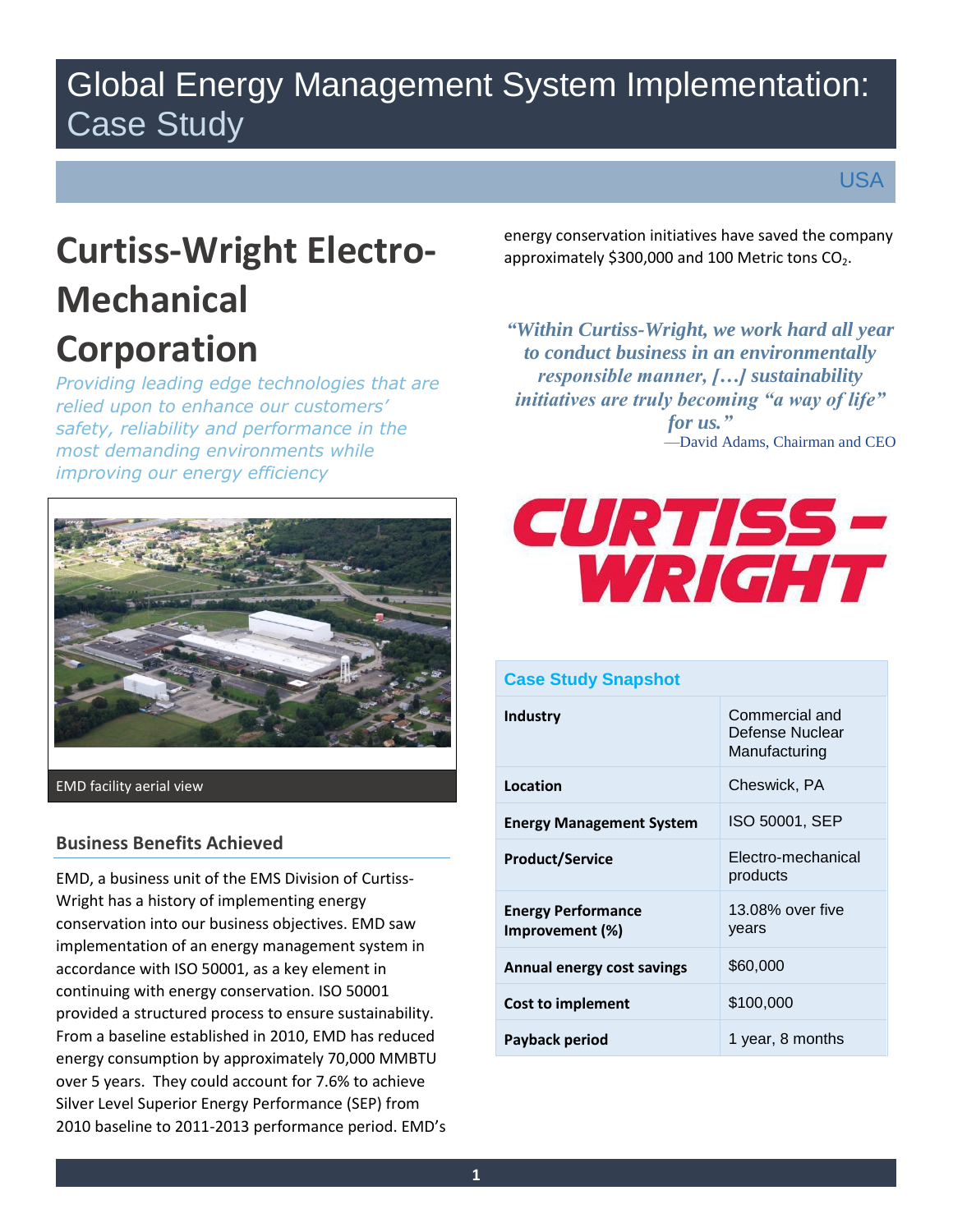## **Company and Facility Profile**

Curtiss-Wright is a global company with a continued path of innovation and advanced engineering, and has applied expertise to a number of critical applications in various markets, including defense and power generation. We are a provider of highly engineered, technologically advanced products and services. Curtiss-Wright has locations across North America, Asia, and Europe, employing over 8,000 employees.

 commercial nuclear industries. The largest energy the AP1000® Reactor Coolant Pump. The facility covers The EMD Cheswick facility supports the defense and intensive product we currently manufacture and test is over 650,000 square feet and employs over 650 people.

## **Business Case for Energy Management**

 The energy management system development at EMD started as a grassroots initiative which quickly gained management sponsorship. EMD has become more energy conscious since the energy management system has been implemented. It is now becoming more of a part of our culture to conserve energy.

 energy management system would help to ensure EMD has a history of striving for energy efficiency but lacked a formal, uniform way of reporting. With the rising cost of energy, it was decided an ISO 50001 based sustainability and verify energy efficiency improvements.

## **Keys to Success**

- Contracting a third party consultant (PennTAP) helped EMD to understand exactly what was required to establish an energy management system
- **•** Having a dedicated cross-functional Energy Management Steering Committee was key in instilling an energy aware culture
- Familiarity with other ISO standards was instrumental in developing the energy management system

#### **EnMS Development and Implementation**

 2012. EMD started the ISO 50001/SEP energy management system development in 2012 by attending a Department of Energy sponsored workshop. The workshop provided guidance on how to develop an energy management system. Cross-functional steering and implementation committees were established in

#### **Business Benefits**

- Savings of \$300,000 from 2010 to 2016
- 70,000 MMBTU Savings
- $\bullet$  100 Metric Tons in CO<sub>2</sub> reduction
- Improved lighting quality (CRI) with upgraded energy efficient fixtures throughout the facility
- upgrades to HVAC systems. Improved comfort levels throughout office areas and shop conditioned space through

#### **Energy Teams**

 Energy Implementation Team to run the EnMS. The Steering Committee meets bi-weekly and does the majority of the ground work creating and implementing Implementation Team supports the Steering Committee consists of the general manager and operations EMD utilizes an Energy Steering Committee and an necessary procedures, processes, documents, etc as required by ISO 50001 and the SEP program. The in the respective departments. The management team director.

| <b>Steering Committee</b>          |              |
|------------------------------------|--------------|
| <b>Department</b>                  | # of Members |
| <b>Facilities</b>                  | 2            |
| <b>Quality Assurance</b>           |              |
| <b>Supplier Quality Excellence</b> |              |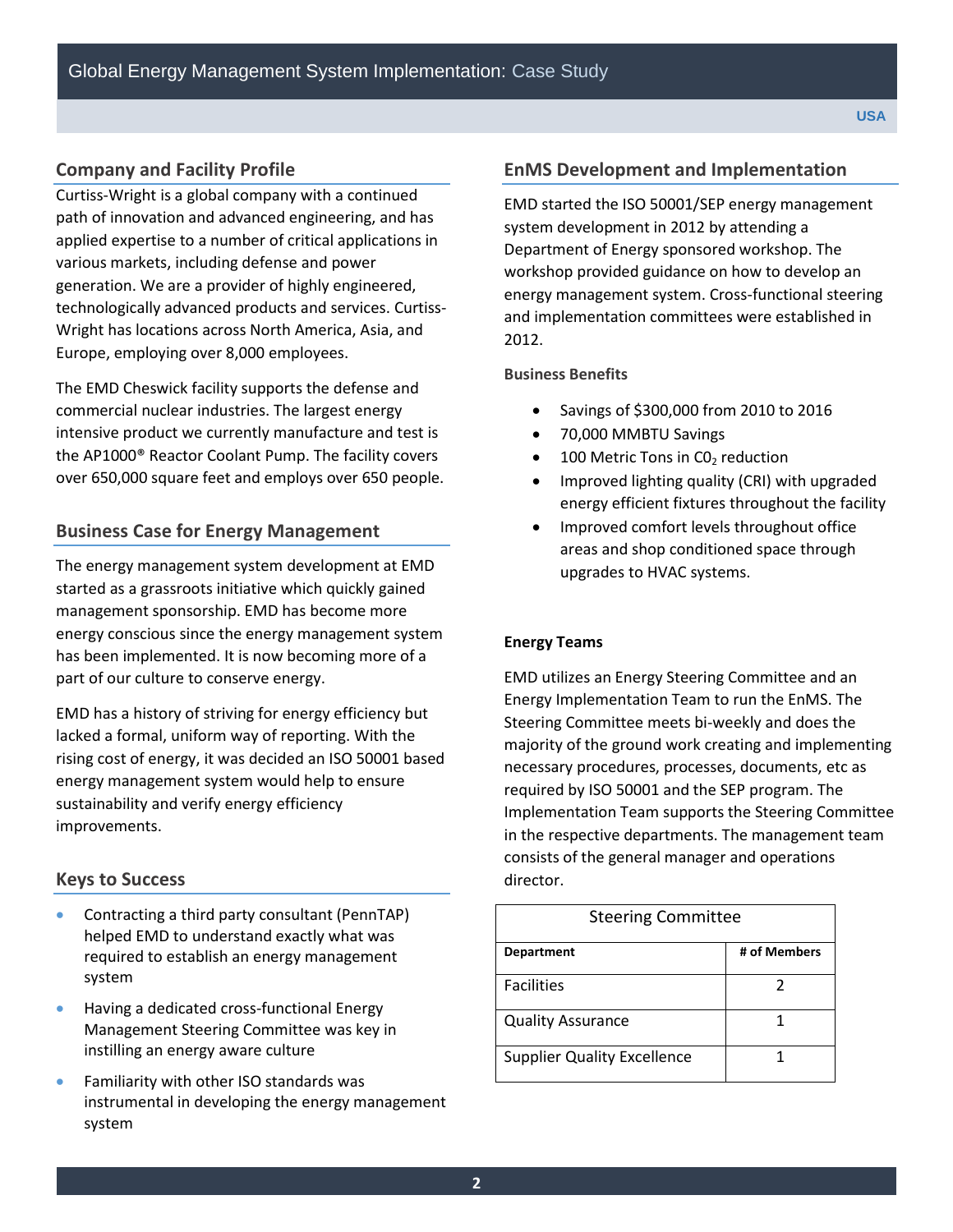| <b>Implementation Team</b>         |               |  |
|------------------------------------|---------------|--|
| <b>Department</b>                  | # of Members  |  |
| <b>Facilities</b>                  | 3             |  |
| <b>Quality Assurance</b>           | 1             |  |
| <b>Supplier Quality Excellence</b> | 1             |  |
| <b>Supply Chain Management</b>     | $\mathcal{P}$ |  |
| Human Resources                    | 1             |  |
| <b>Regulatory Compliance</b>       | 1             |  |
| Test                               | 1             |  |

#### **Energy Review and Planning**

 Management System. EMD's sources of energy come Electricity makes up 76%, natural gas 23.5% and EMD reviewed all of the energy crossing their site boundaries for incorporation into the Energy from electricity, natural gas, propane, and diesel. propane and diesel only make up approximately 0.5% of the energy consumption.

The baseline year 2010 was chosen in order to achieve ISO 50001 and SEP certification by end of 2014. Since EMD started the process of developing the EnMS in 2012, the first few years were spent evaluating historical data.

 energy demand increases to over 10.5 MW, when EMD looked at a multitude of variables such as production hours, weather data, product testing, and HVAC. Due to their energy intensive product testing, they chose it to be their production variable. Normal plant operation (without product testing) is approximately 2.5 MW. During product testing, site running at full load.

 and facility lighting. These were chosen based on The significant energy users are product testing, HVAC, percent usage being over 10%. HVAC includes EMD's

chiller plant, boilers, air handling units, and roof top units, etc.



 criteria, and then highest scoring projects are selected Project evaluation is based upon investment payback time, implementation time and anticipated annual energy cost savings. A score is developed based on the to be implemented first. To date, major projects have been a new chiller plant, multiple lighting upgrades, drive installations on HVAC systems and boiler replacements.

 about half of the program costs. EMD took the opportunity to get involved in this program to ensure EMD received a grant from the Department of Energy "Save Energy Now LEADER" initiative, which covered sustainability and verify energy efficiency improvements.

#### **Training and Communications**

 DOE SEP system. The consultants (PennTAP) were also and verification training. EMD sent two facility engineering representatives to three 2.5 day workshops at Penn State University to learn about implementation of an ISO 50001 EnMS and utilized to assist with internal audits and measurement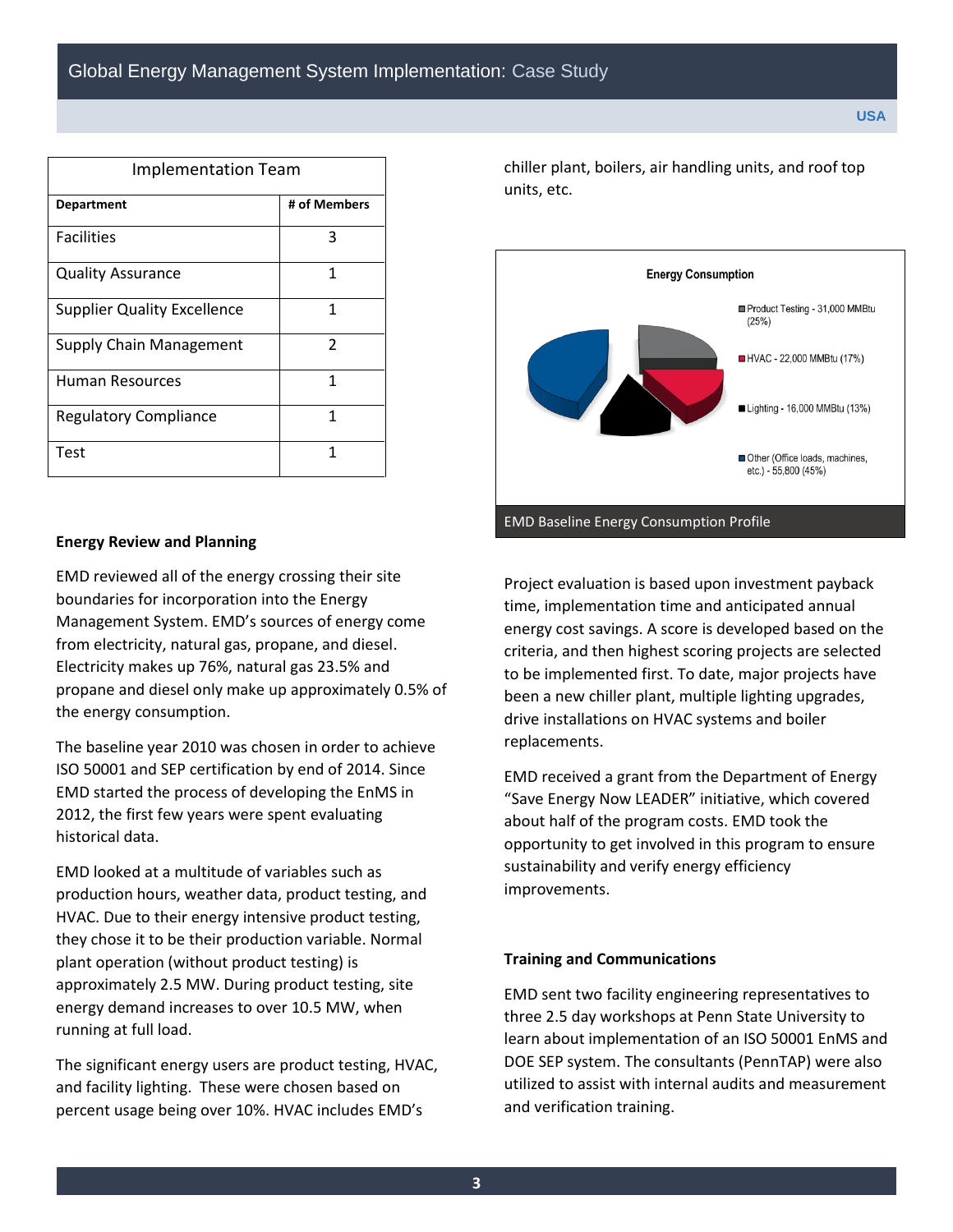awareness training to engage and familiarize site The Steering Committee developed an online employees with the EnMS, its operation, and goals. Multiple articles were written for the internal newsletter to broadcast improvements and update the site employees on progress. Input was also given to the General Manager Staff for use in all-employee meetings.

#### **Tools and Resources**

 consumption through their utility's online application. evaluated though the DOE provided EnPI tool which EMD is able to monitor fifteen-minute electric This, along with their billed gas consumption, allows for detailed tracking of their usage. The usage data is then tracks the normalized energy performance improvements across multiple years.



#### **Operational Control**

 Procedures were created in the EnMS specifically to govern the handling of Significant Energy Uses. They issue guidance for the training necessary to perform work that affects the efficiency of the SEUs. An automated building management system is also in use and has been set to give alarms if the EnMS established parameters are violated.

#### **Approach**

 implementation of the ISO 50001 EnMS, including the internal measurement and verification protocol Hand calculations were performed to assess the potential value that would be added from the completion of a given project. Sub-metering and the DOE EnPI tool were used to validate achievements. The usage of the DOE EnPI tool are routinely audited both auditors and by DEKRA, a third-party auditor.

#### **Cost-Benefit Analysis**

 costs including EMD's own internal cost were \$100,000. EMD is achieving a \$60,000 a year return and the simple payback is 1 year 8 months; the recurring The initial startup cost included the cost of the workshop EMD attended, the Certification Audit, and internal efforts, approximately 500 hours of engineering time and the additional time of a Co-Op student to assist with data gathering. The overall implementation recurring cost for certification and sustainability are estimated at approximately \$22,000 a year. The initial payback is approximately 4 months.

 *"Energy savings prior to this effort were always kind of hit or miss. When people conservation, we did an O.K. job. ISO 50001 really gave us the systematic approach we needed to ensure sustainability." "had time" to pay attention to energy*  —Darren Keller, Facilities Manager